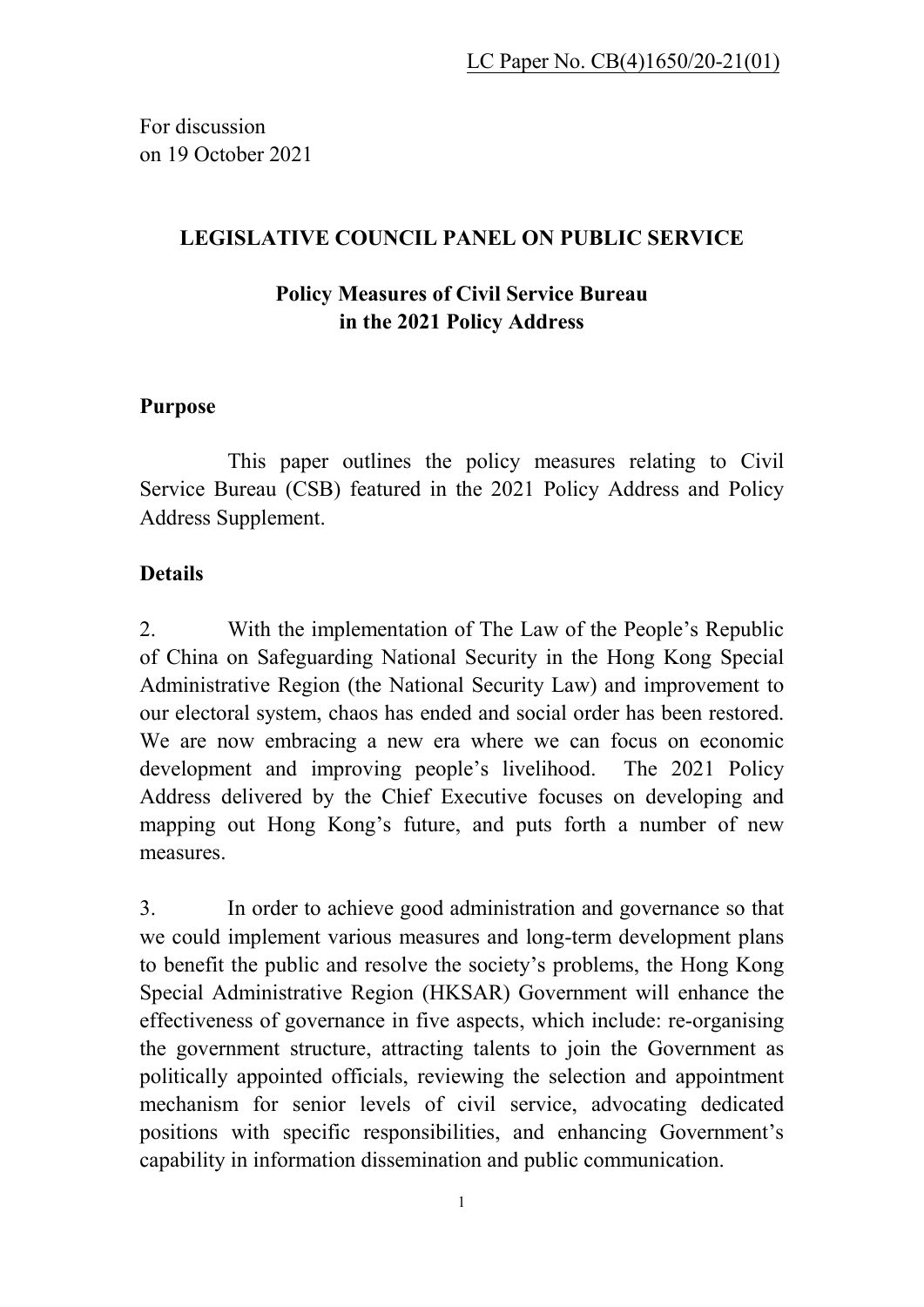# Strengthening Governance

4. As the backbone of the HKSAR Government, the civil service plays a vital role in implementing "One Country, Two Systems". CSB will strengthen the main elements of the management of the civil service, including recruitment, training and the selection and appointment mechanism for senior civil service positions, so that the civil service can zealously embrace the opportunities and challenges of the new era.

# Review of the Basic Law Test in Civil Service Recruitment

5. For all civil service positions requiring academic qualifications at or above completion of secondary education level, the job applicants must sit the Basic Law Test (BLT). The BLT result will constitute an appropriate weighting in a candidate's overall assessment. This August, CSB stipulated a pass result in the BLT as an entry requirement for these positions. Regardless of the performance of the candidates in other parts of the assessments, applicants for the jobs concerned must pass the BLT in order to be considered for appointment.

6. In order to ensure that new recruits to the civil service will have basic understanding of the Basic Law and the National Security Law, we will review and update the assessment content of the Basic Law Test, and include the National Security Law in the scope of assessment to render the test better-suited to the requirements of the relevant civil service posts.

7. We believe that the updated Basic Law and National Security Law Test can further promote the learning and deepen the understanding of the Basic Law and the National Security Law among those who are interested in joining the civil service. The new assessment content is expected to be incorporated in the Basic Law and National Security Law Test from mid-2022 onwards.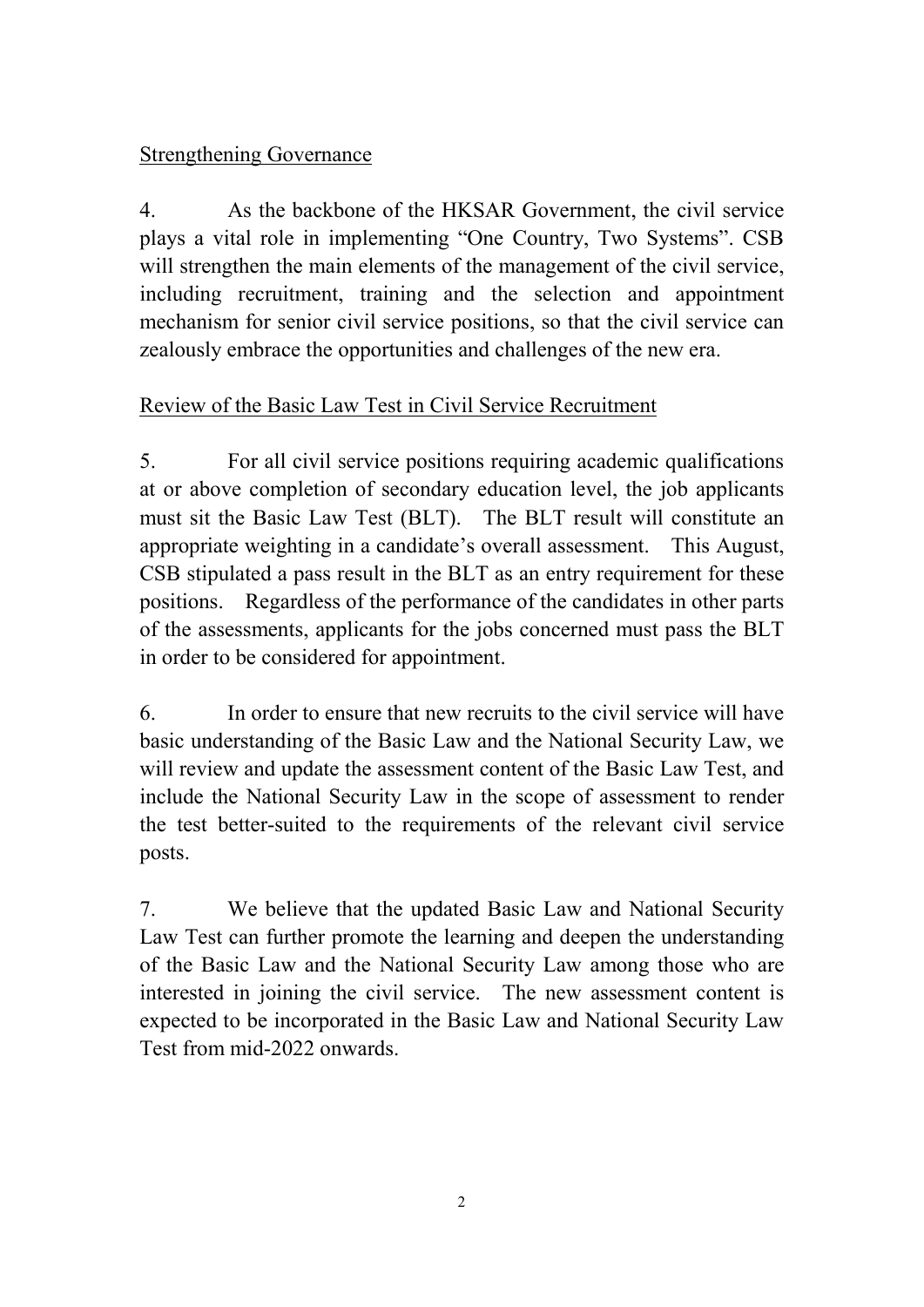# Requirement for Government Staff to Sign Declaration

8. CSB introduced, in October 2020 and January 2021 respectively, the arrangements for requiring new appointees to the civil service and serving civil servants to sign a declaration to uphold the Basic Law, bear allegiance to the HKSAR of the People's Republic of China, be dedicated to their duties and be responsible to the HKSAR Government. Starting from October 2021, prospective appointees to the civil service shall sign the declaration as one of the conditions for appointment, and it must be completed before being appointed. Civil servants appointed to senior positions such as Heads of Departments are also required to take an oath.

9. At present, all serving civil servants, including those who joined the HKSAR Government before 1 July 2020, have signed the declaration. For 129 officers who neglected or refused to duly sign and return the declaration without any reasonable explanation, the great majority of them have already left the Government for various reasons, including termination of probationary service in accordance with the Civil Service Regulations (CSRs), retirement in the public interest under section 12 of the Public Service (Administration) Order, resignation, or dismissal due to misconduct. It is expected that the service of the remaining officers will be terminated shortly.

10. The declaration requirement was also extended to Government staff appointed on non-civil service terms on or after 1 July 2020. More than 18 000 full-time and 8 000 part-time serving non-civil service Government staff have signed and returned their declarations. Among them, the 149 full-time and 386 part-time non-civil service Government staff who neglected or refused to duly sign and return the declaration without reasonable explanation have all left the Government already.

11. The requirement for civil servants and non-civil service government staff to sign the declaration is an open acknowledgement of the acceptance and a genuine manifestation of the responsibilities of and expectations on them, thereby further safeguarding and promoting the core values that should be upheld by all government staff, and ensuring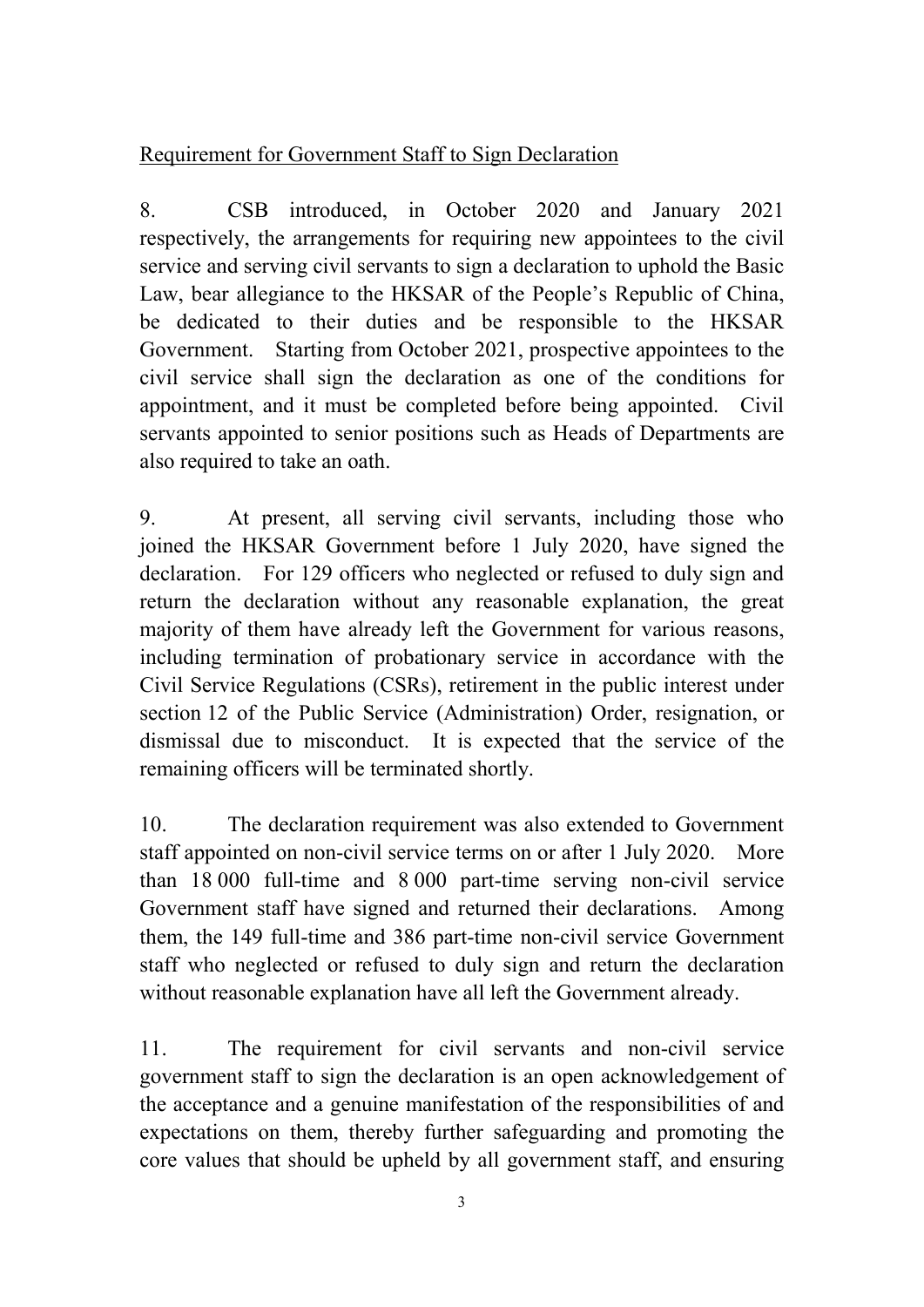the effective governance of the HKSAR Government. This also accords with the requirement of the National Security Law.

## Strengthening Civil Service Training *(a) Civil Service College*

12. The establishment of the Civil Service College is a major undertaking by the HKSAR Government to enhance training for civil servants on all fronts. Civil service training is currently delivered by the Civil Service Training and Development Institute (CSTDI) under CSB. The Government proposed to establish a civil service college in the 2017 Policy Address, and announced in the 2018 Policy Address that a site in Kwun Tong had been identified for composite development, including the construction of the College and other facilities, based on the principle of "single site, multiple uses". Funding approval for the Kwun Tong Composite Development project has just been obtained from the LegCo Finance Committee on 8 October 2021. The tendering exercise has also commenced. The construction works are expected to commence in 2022. Subject to the actual progress of the construction works, the composite development is expected to be completed by phase beginning from the end of 2026.

13. Pending commissioning of its long-term accommodation in Kwun Tong, the Government plans to establish the College at the end of this year in CSTDI's existing premises in the North Point Government Offices (NPGO). Upgrading and refurbishing works for the facilities in NPGO are already underway.

14. In parallel, we are also preparing for the recruitment exercise of the Head of the College, with a view to appointing through an open-cum-in service recruitment exercise a suitable candidate to the post in Q1 of 2022 to steer further development of the College and drive the efforts of delivering various initiatives on the front of civil service training.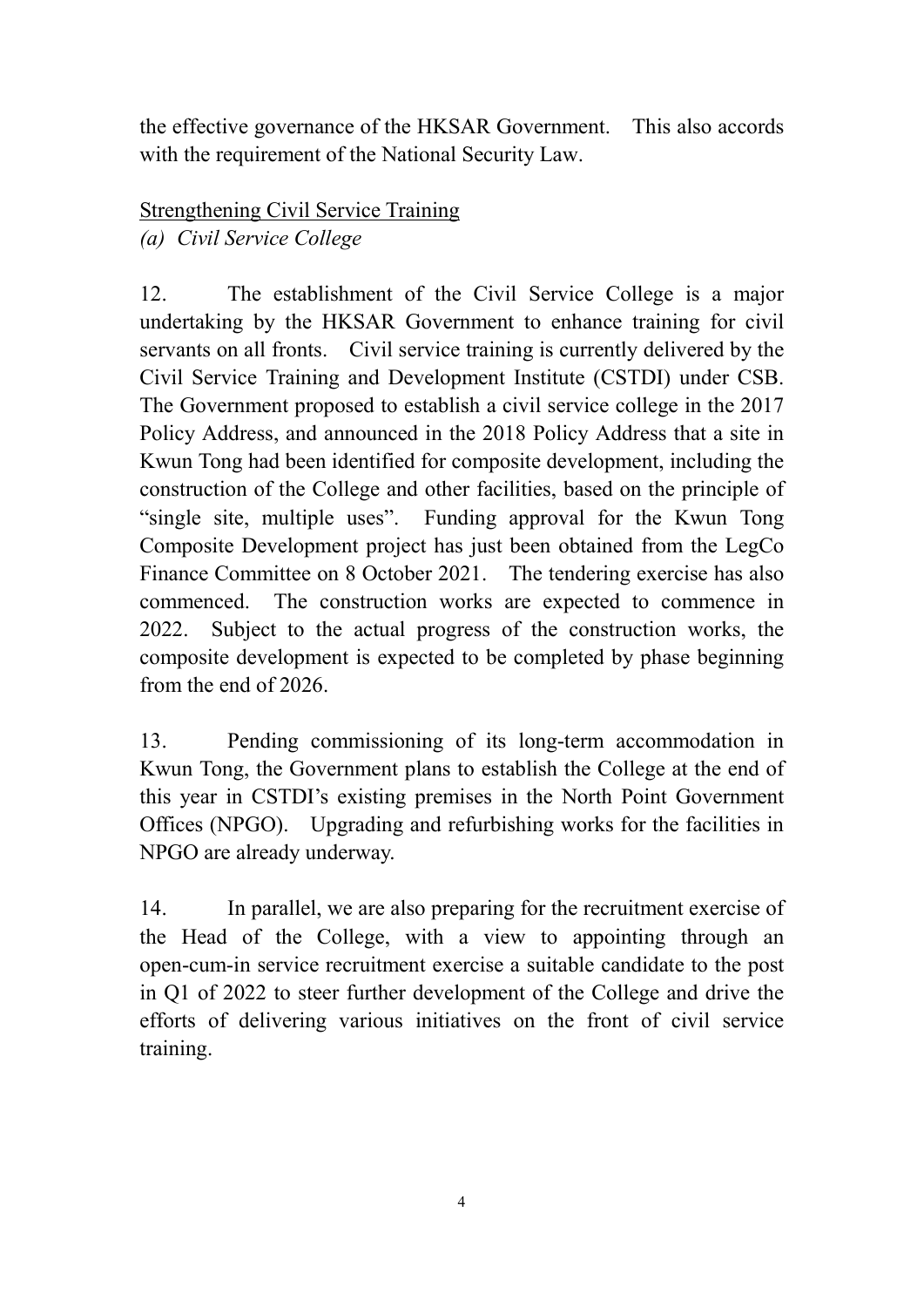#### *(b) Current New Initiatives in Strengthening Civil Service Training*

15. The Government has also set up the Civil Service Training Advisory Board, which comprises prominent leaders in the business, professional and academic fields and government officials, to give guidance on training programmes for the civil service and its long-term development strategy. The Advisory Board has set up four working groups to examine four key areas of training for civil servants in a focused manner, namely national studies and the Basic Law, leadership development, innovation and technology applications, and international collaboration. The working groups will finish their work shortly in mapping out the way forward for enhancing training in the respective areas.

16. The civil service is the backbone of the HKSAR Government, shouldering the responsibilities of thoroughly implementing "One Country, Two Systems". It is of utmost importance for civil servants to understand accurately the constitutional order established under the Constitution of our country and the Basic Law to ensure the steadfast and successful implementation of "One Country, Two Systems". Civil servants must also have an accurate understanding of the Hong Kong National Security Law, enhance their awareness of safeguarding national security and act in full accord with the HKSAR Government in discharging its duty to safeguard national security. The Government has strengthened training for civil servants on the country's Constitution, the Basic Law and the National Security Law. With the establishment of the Civil Service College by the end of this year, and upon resumption of normal cross-boundary flow of people between Hong Kong and the Mainland, we will continue to enhance training in this area both in breath and depth. We will establish a more systematic training framework and designate training programmes for mandatory attendance, so as to enhance the understanding of civil servants on our country's development and the HKSAR's constitutional order.

17. On the front of national studies training, we will also arrange for more middle and senior-level civil servants to take part in national studies programmes or thematic visits in the Mainland that suit their ranks as they advance in their career, so that they will have appropriate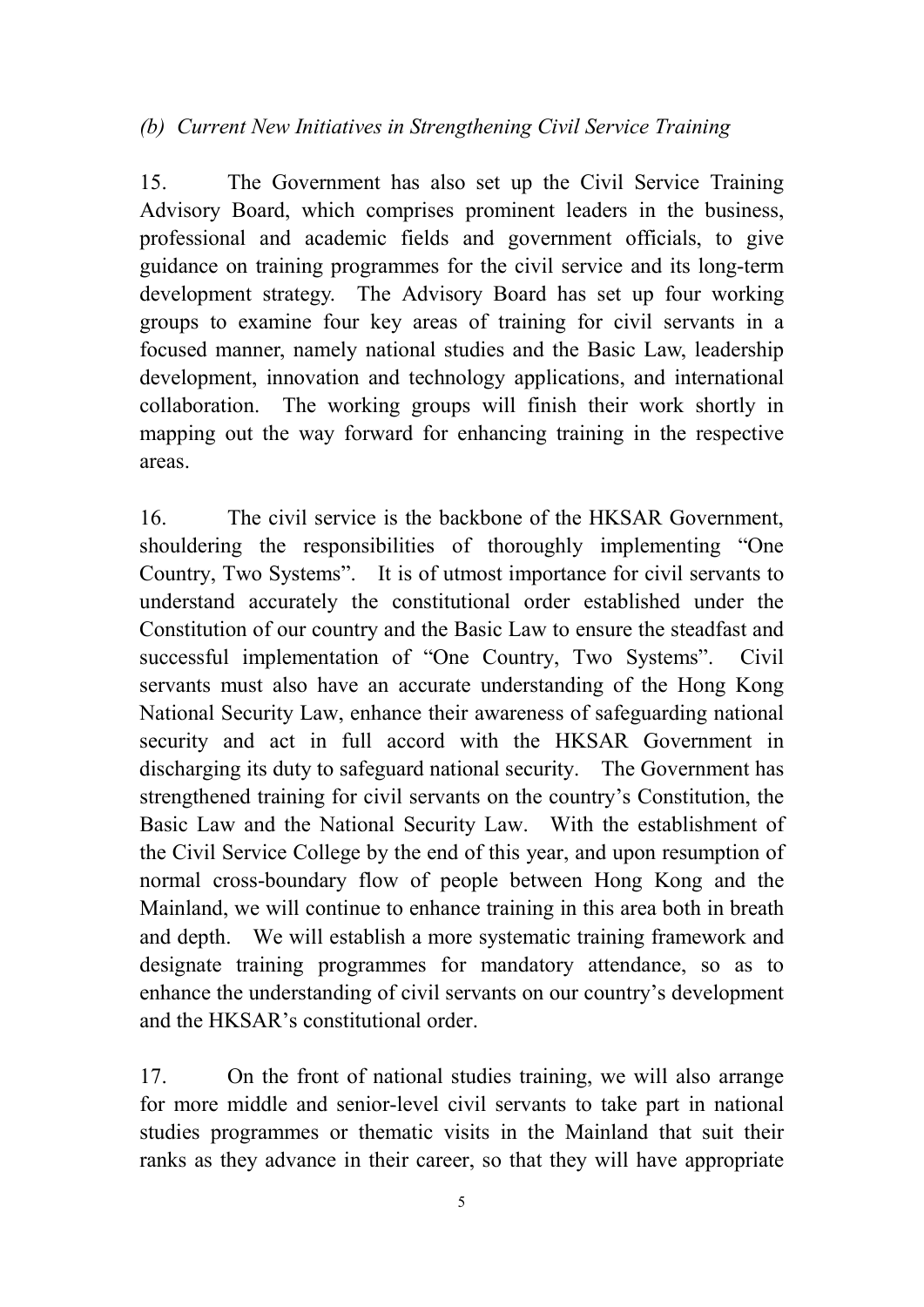opportunities to deepen their understanding of the country at different career stages. Participation in programmes held in the Mainland will also constitute a part of the training framework for civil servants. We have been getting in close touch with the relevant authorities of the Guangdong Province and Shenzhen municipality, with a view to extending the Civil Service Staff Exchange Programme between Hong Kong and the Mainland to cover the Mainland municipalities in the Greater Bay Area (GBA). This will provide our civil servants with the opportunity to experience more deeply the development of the GBA municipalities, so as to enable them to play a more active role in the development of the GBA in their respective areas of work.

18. In face of the increasingly sophisticated international landscape, civil servants need to acquire a deeper understanding of the national development strategy and the evolving global order. We will enhance training for civil servants in learning more about the country's foreign affairs, through close collaboration with the Office of the Commissioner of the Ministry of Foreign Affairs in the HKSAR, so as to deepen civil servants' understanding of the international scene and the country's positioning which in turn enables them to act in better concert with the country's foreign affairs policy in handling the relevant areas of work.

19. On the front of training for senior civil servants, we will collaborate with renowned Mainland institutions. We are working with Peking University to jointly design and organise a Master Programme in Public Policy, and will arrange for senior civil servants to attend this programme to be launched in 2022. The whole programme will last for two years, with the first year to be attended in Peking University. Moreoever, since 2021, we have provided sponsorship for senior civil servants nominated by their departments to attend the Project of Hong Kong Public Administrative Talents, Executive Master of Public Administration Programme, Tsinghua University, so as to broaden their horizons and enhance their expertise in public administration. We will continue to offer sponsorship for this programme.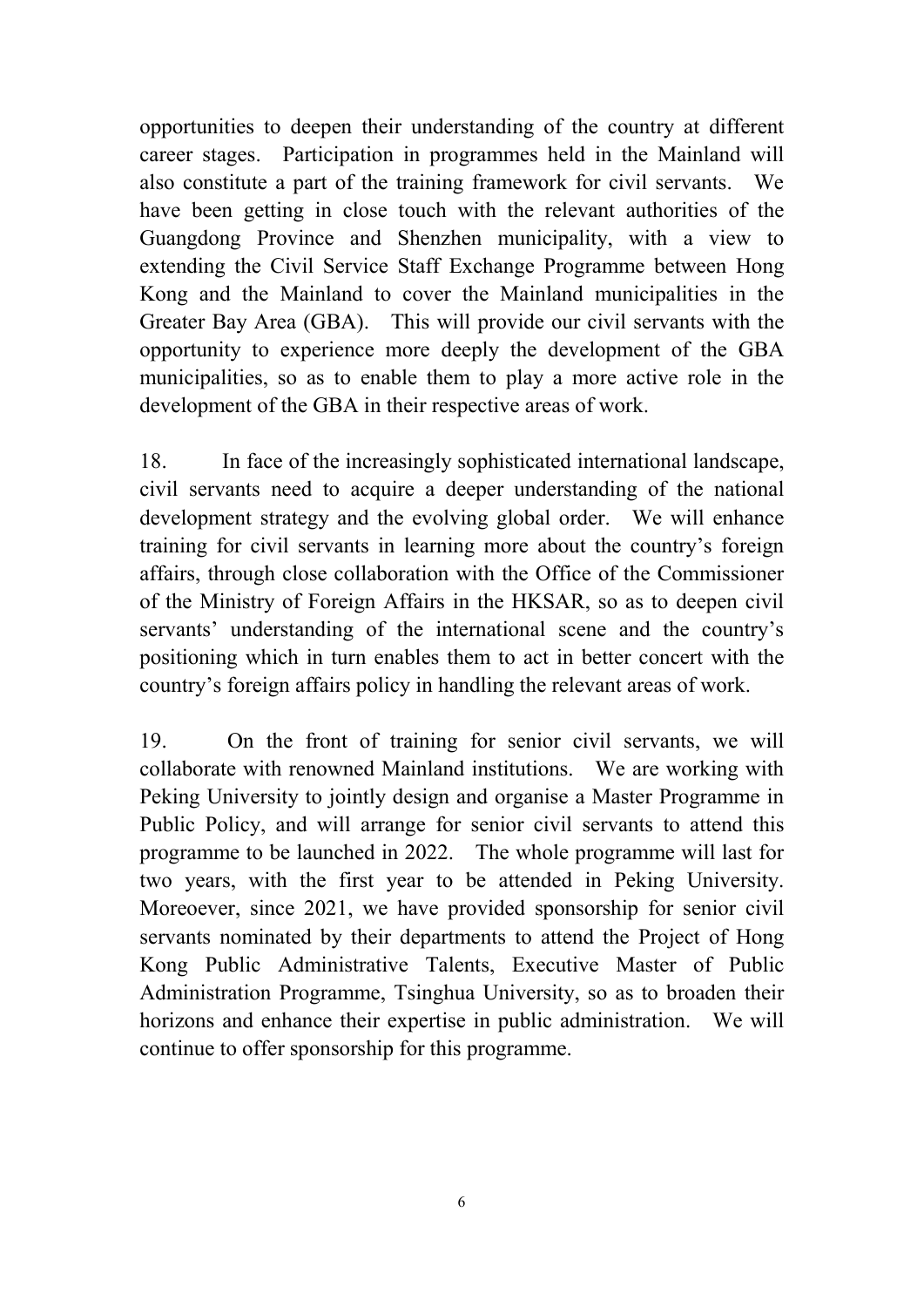# Review of Selection and Appointment Mechanism for Senior Levels of Civil Service

20. Directorate civil servants including Permanent Secretaries and Heads of Departments, who are at the core and highest echelons of the civil service, also play a critical role in the effective implementation of policies in the HKSAR. CSB will review the existing selection and appointment mechanism for the senior levels of the civil service in the coming months in accordance with the principle of meritocracy, which will cover whether the scope of grades and ranks that could be considered for promotion to such posts could be widened, with a view to appointing the most visionary and competent officers to the most suitable positions.

21. In face of what is required of the governing team in the new era, CSB will review the appraisal arrangement for directorate civil servants, including the competency requirements for directorate civil servants and the assessment methods adopted by appraising officers. This is to enable a more comprehensive and detailed reflection of the competencies and potential of directorate civil servants, which would serve as accurate reference in the selection of talents for advancement to senior positions.

22. In reviewing the existing selection and appointment mechanism for senior civil service positions, CSB will fully consult the Public Service Commission, with the aim to pursue excellence in the administration of the civil service appointment and promotion systems.

# Advocating Dedicated Positions with Specific Responsibilities

23. In addition, the Policy Address also suggests Directors of Bureaux to make greater use of commissioner posts (e.g. Commissioner for Heritage, Commissioner for Sports and Commissioner for the Development of the Guangdong Hong Kong Macao Greater Bay Area) to take forward the relevant work, and to play an "advocacy" role in certain specific areas. This serves to highlight the importance the Government attaches to the relevant policy areas and avoid the undesirable situation of fragmentation of responsibilities among different departments or that the public not knowing which bureau or department to turn to for assistance.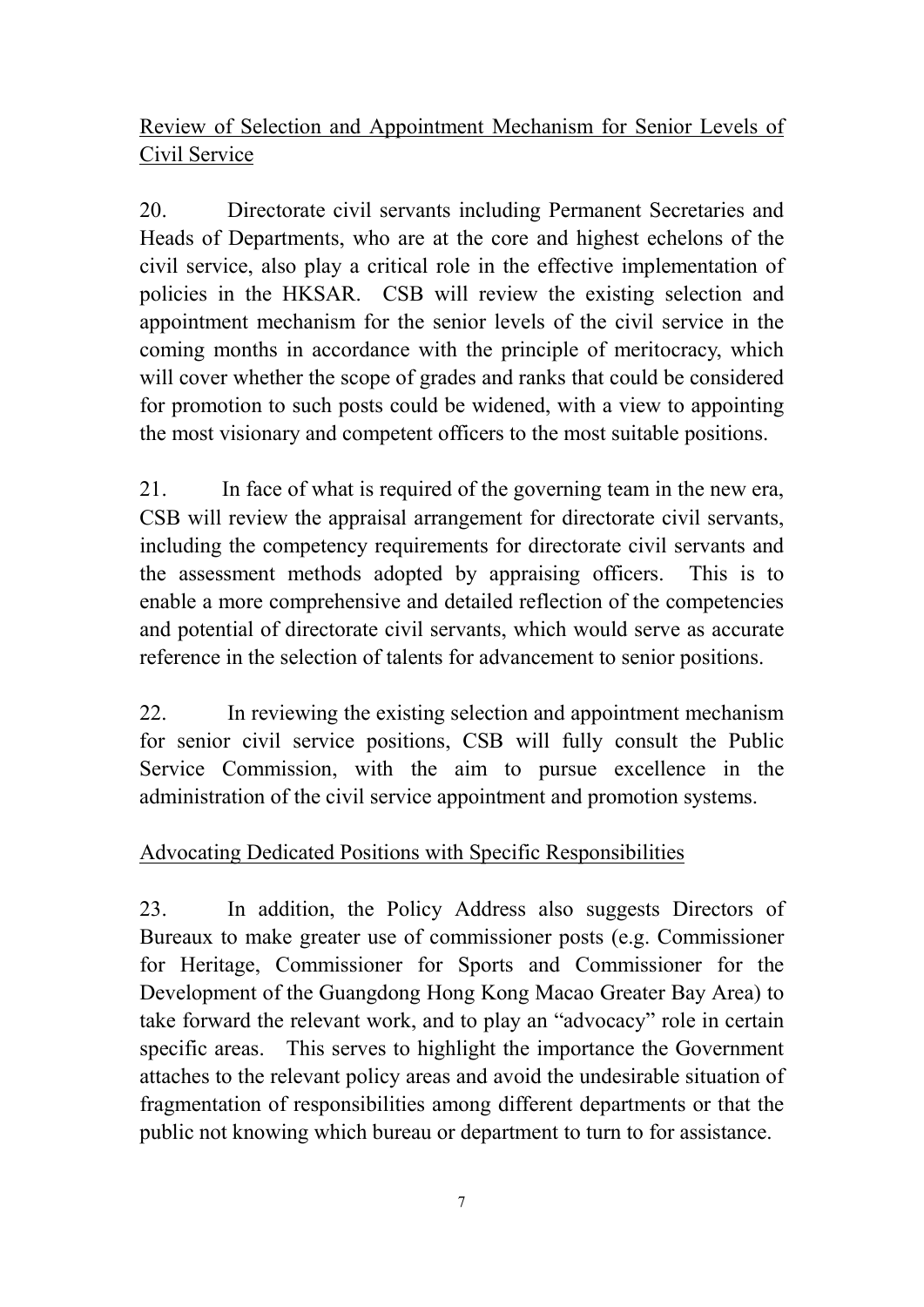# Civil Service Establishment

24. The civil service is the core team formulating and implementing the Government's policies and measures. Between 2017-18 and 2021-22, the civil service establishment has increased by about 19 500 posts (11%). The projected establishment by end-March 2022 will be 197 646 posts.

25. We will have zero growth in the civil service establishment in 2021-22 in order to ensure steady development of the civil service while maintaining the sustainability of public finance. We encourage bureaux and departments to enhance effectiveness and efficiency through re-prioritisation, internal redeployment and streamlining of work processes, so that the workload can be coped with even without increase in civil service establishment.

# Strengthening the Management of Probationary Civil Servants

26. The Government attaches great importance to the conduct of civil servants. The conduct of civil servants should not lead the public to cast doubt on them, and civil servants must absolutely not participate in any unlawful activities. The Government adopts a zero-tolerance attitude towards the breaching of the law by civil servants. With the arrest of a number of civil servants in the social unrest earlier, the Government has tightened the scrutiny of probationary civil servants, with a view to instilling a stronger sense of discipline and integrity among civil servants.

27. All along, it has been the responsibility of the Heads of Departments/Grades to apply stringent standards in assessing the performance and conduct of probationers in accordance with the provisions of CSRs, to ensure that only those who are considered suitable in all respects are allowed to pass the probation bar. For probationers who have been arrested and charged with offences related to their suspected involvement in unlawful public activities, the Department should terminate their probationary service in accordance with the CSRs.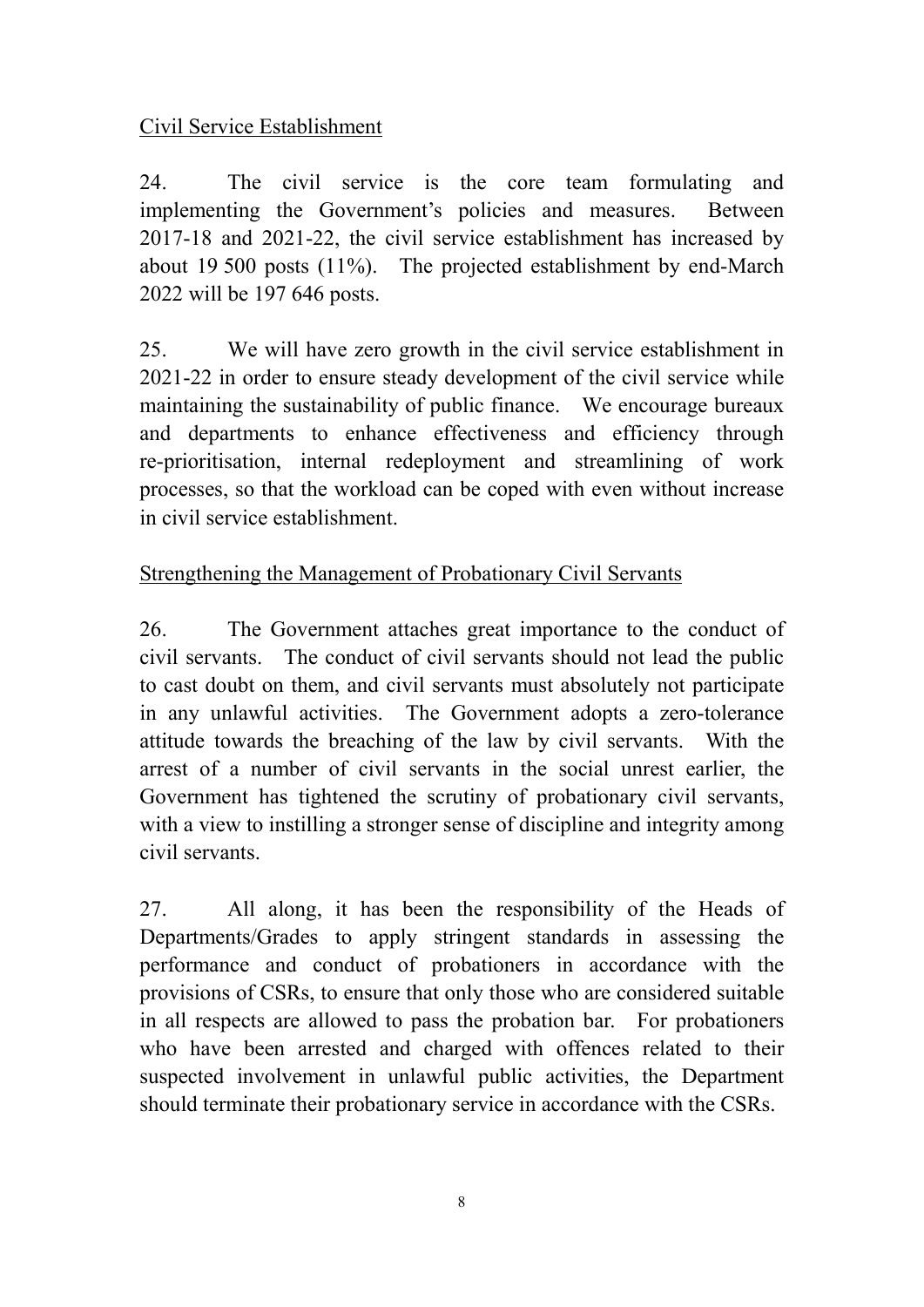#### Extension of Service of Civil Servants

28. To be more targeted in achieving the goal of expanding the labour force, the Government launched in July 2018 the option for serving civil servants who joined the Government between 1 June 2000 and 31 May 2015 to choose to retire at 65 (for civilian grades) or 60 (for disciplined services grades). At the end of the option period, some 47 000 civil servants, representing about 83% of those eligible, had opted for the new retirement age. The option taken by the eligible civil servants had been implemented on 15 March 2021. At the same time, having regard to factors such as their overall manpower situation, genuine and operational needs, as well as succession planning, departments have been deploying, where necessary, the various flexible measures for extending the service of civil servants, including the Post-retirement Service Contract Scheme, final extension of service and the adjusted further employment mechanism, to retain civil servants having reached their retirement age to meet manpower needs and to pass on experience within the civil service.

#### Grade Structure Review for the Disciplined Services

29. The Chief Executive-in-Council decided on 10 August 2021 to accept in full the recommendations made by the Standing Committee on Disciplined Services Salaries and Conditions of Service and the Standing Committee on Directorate Salaries and Conditions of Service in the Report on the Grade Structure Review for the Disciplined Services (the Report). The Report covered enhancement in areas including pay, grade structures, conditions of service, etc., with an aim to ensure that the grade structures and remuneration of the disciplined services are still effective in attracting and retaining talent under the current social environment with the job nature, responsibilities and workload of the disciplined services. With approval from the Finance Committee of the Legislative Council, recommendations on salary and increment, as well as the normal conversion arrangement for serving staff in the affected ranks, have come into effect starting from 1 September 2021.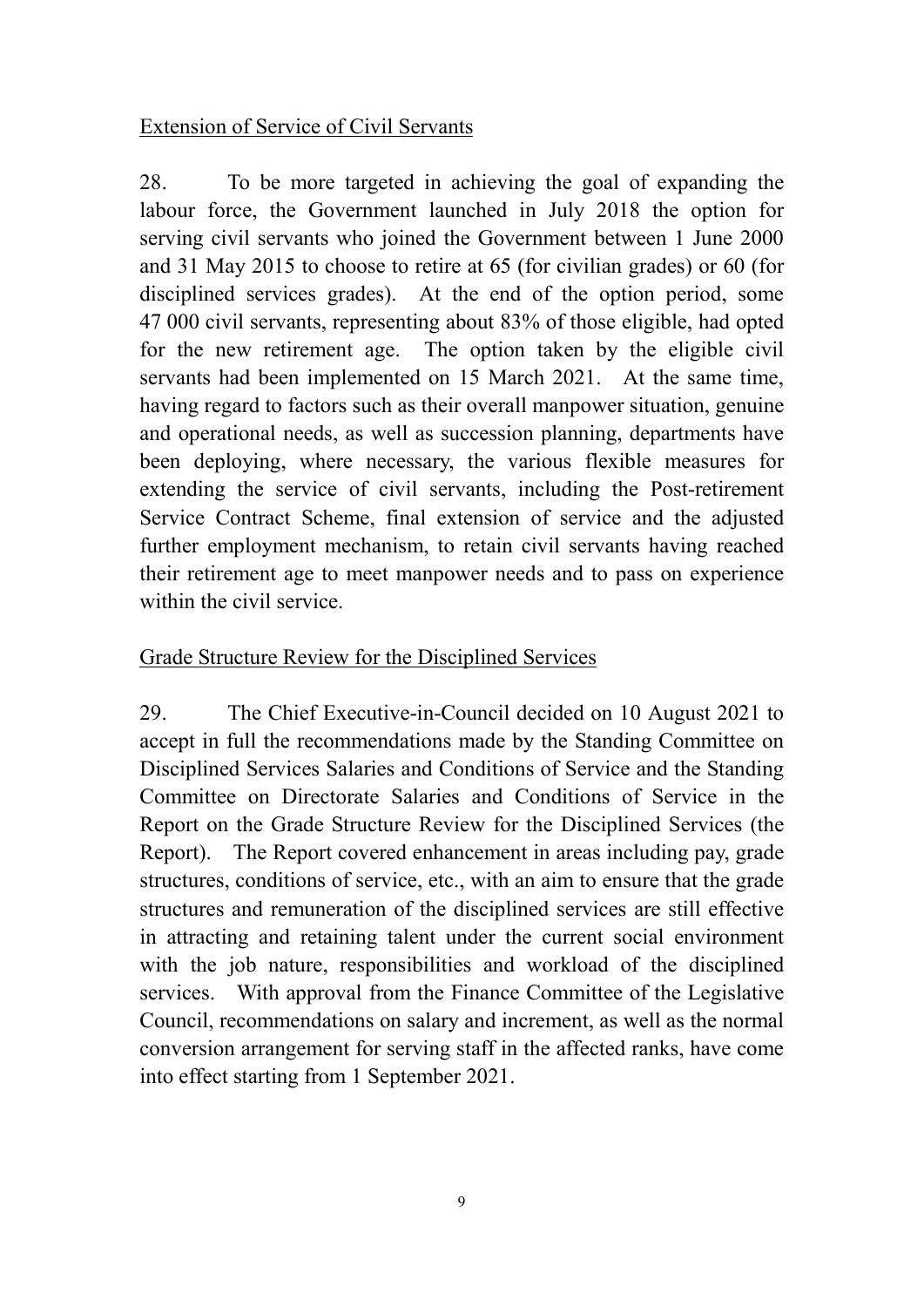# Civil Service Medical and Dental Benefits

30. The Chief Executive announced in her 2018 Policy Address the introduction of Chinese Medicine as part of the civil service medical benefits. Subsequently, the Government launched the Pilot Scheme on Civil Service Chinese Medicine Clinics (Pilot Scheme) in March 2020. Two Civil Service Chinese Medicine Clinics (CSCMCs) have been set up at the Chinese Medicine Clinics cum Training and Research Centres (CMCTRs) in the Eastern and Tsuen Wan districts respectively, providing civil service eligible persons (CSEPs) with an additional choice when seeking medical treatment.

31. The Pilot Scheme has been very well received by the CSEPs with the average utilisation rate over 95% since service launch. In order to assess the effectiveness of the Pilot Scheme, we have just completed a review and decided to regularise the Pilot Scheme. We plan to increase the number of discs by increasing the capacity of the two CSCMCs and setting up new civil CSCMC(s) at other CMCTR(s). Our target is to increase the annual service capacity from 63 000 currently to around 100 000 by 2022-23. In addition, we will adopt a series of measures to enhance the Chinese Medicine services, including launching a CSCMCs webpage to enhance communication and information dissemination, as well as introducing a mobile application within 2022 for appointment booking of Chinese Medicine services. The Government will strive to improve the Chinese Medicine services for CSEPs in close collaboration with the Hospital Authority and the CSCMCs, with a view to providing more comprehensive civil service medical benefits to CSEPs in the long run.

32. Apart from enhancing the Chinese Medicine services, we will continue to provide better quality and systematic medical services for CSEPs with chronic diseases through two services programmes, namely the "Integrated Care Programme" and "Stable Drug Use Pilot Programme" launched in March 2020. Furthermore, we are working towards the setting up of more families clinics and dental clinics with a view to enhancing the medical and dental benefits for CSEPs in the long run.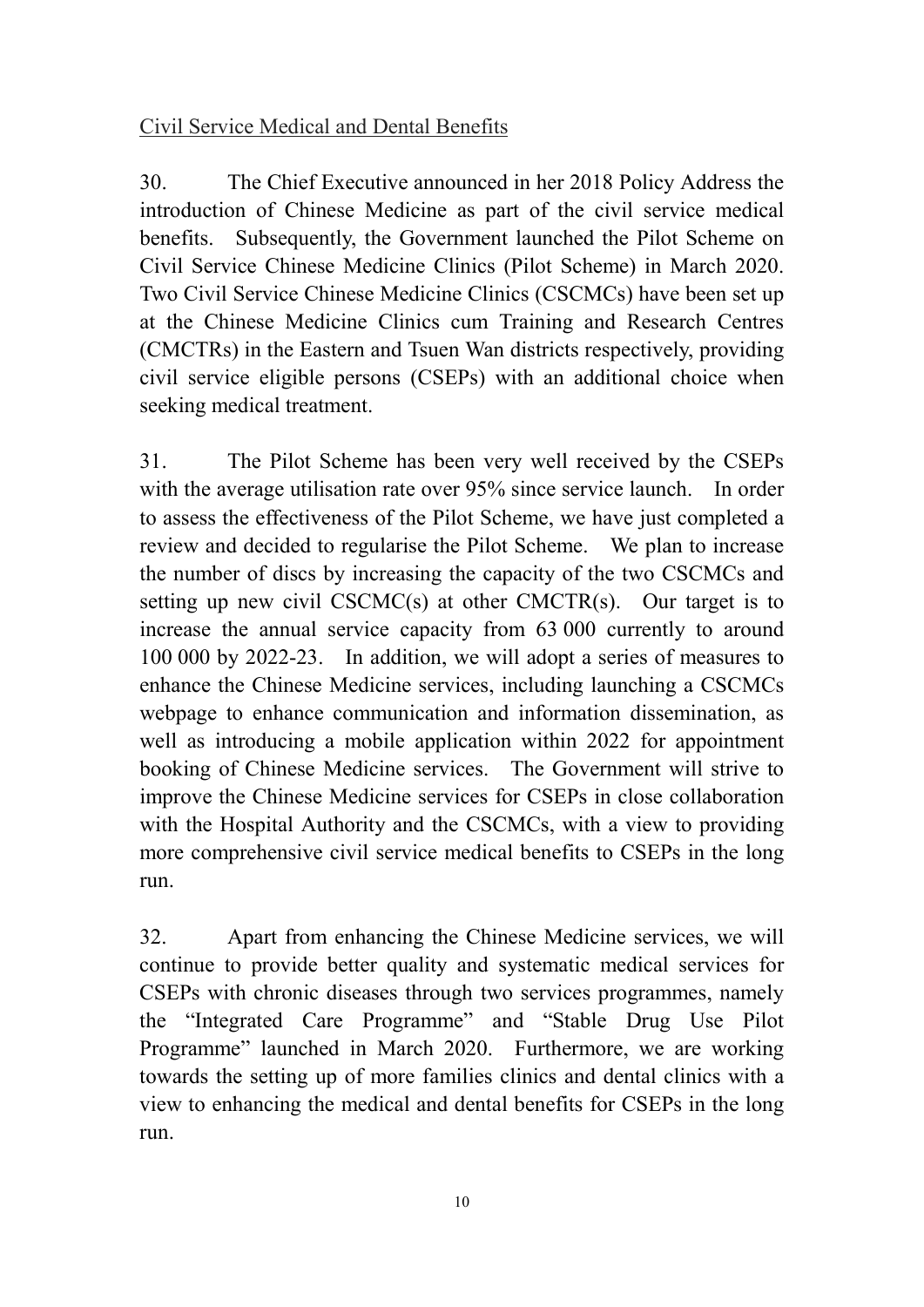# Mainland and Local Education Allowance

33. Having regard to the Government's policy of encouraging young people in Hong Kong to actively integrate into the overall development of our country, CSB has put in place the Mainland and Local Education Allowance (MLEA) scheme by expanding the scope of the then Local Education Allowance (LEA) scheme to cover primary and secondary education in the Mainland on the premise that the eligibility criteria and the maximum rates for the LEA remain intact. Eligible civil servants (i.e. those who were offered appointment before 1 June 2000 and joined the civil service) can apply for education allowances in respect of their children's primary and secondary education in the Mainland or in Hong Kong.

# Extending Maternity Leave for All Female Government Employees

34. With immediate effect from the date of the announcement of the 2018 Policy Address by the Chief Executive (i.e. 10 October 2018), the maternity leave for all eligible female employees of the Government has been extended from 10 to 14 weeks to allow them more time to take care of their new-born children. As at 31 March 2021, more than 4 000 Government employees had benefited from this measure.

# Internship in Government Departments and Public Organisations

35. In order to encourage and assist young people to make better planning and preparation before entering the job market, the Government offers different short-term internship opportunities to students every year. In 2021/22, the Government and public organisations provided about 3 500 short-term internship placements to expose more post-secondary students to the work of the Government and public organisations with a view to enabling them to gain valuable experience and broadening their perspectives.

#### Employment of Non-ethnic Chinese

36. The Government places great emphasis on creating an equitable and caring society for our culturally diverse groups. As far as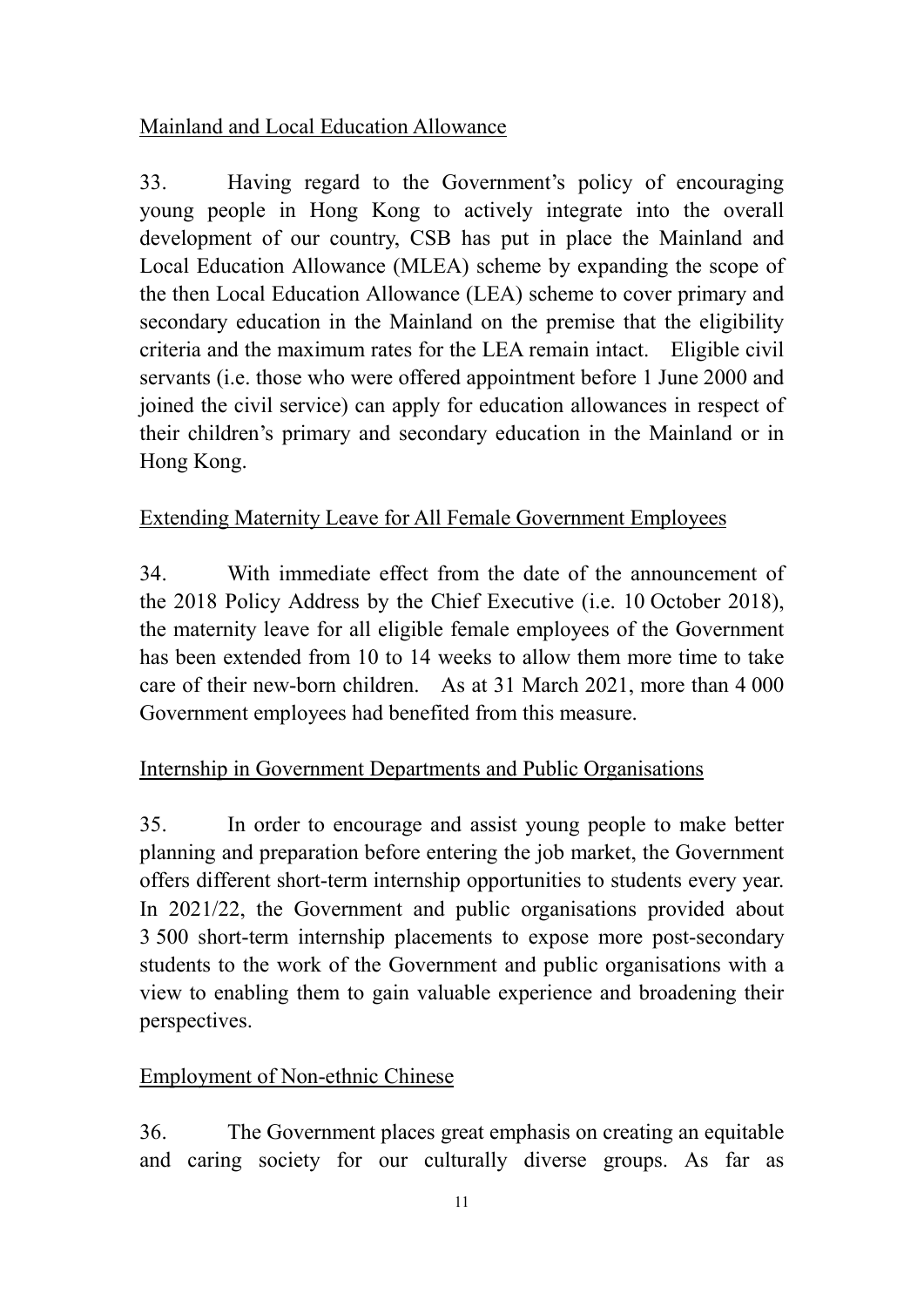employment support is concerned, CSB launched an internship programme since 2019 for non-ethnic Chinese students to help them acquire work experience and gear up for employment. So far, a total of around 80 non-ethnic Chinese post-secondary students from the eight universities funded by University Grants Committee and local higher education institutions participated in the programme and were posted to different government departments for an internship lasting about eight weeks.

37. With a view to providing more government job opportunities for non-ethnic Chinese, CSB will co-ordinate another comprehensive review by all Heads of Departments/Grades of the Chinese language proficiency requirements for all the grades of the civil service since the round completed in 2018. This is to ensure that such requirements are no more than necessary for performance of the job, so that non-ethnic Chinese would have equal access to government job opportunities like other applicants.

# Employment of Persons with Disabilities

38. As an Equal Opportunities employer, the Government has all along been leading by example in its commitment to eliminating disabilities and other forms of discrimination in employment. We have formulated and implemented facilitating measures to assist persons with disabilities to apply for government jobs to ensure that they enjoy equal opportunities in this respect. We have also enhanced our effort in providing students with disabilities with internship opportunities in the Government. Starting from 2018, we have doubled the number of internship places for students with disabilities from an average of 50 per year in the past to 100 per year. We will continue to assign them with diversified jobs having regard to their aptitude and interests. As of September 2021, 458 students with disabilities had participated in the internship scheme.

#### COVID-19 Vaccination Programme

39. CSB is also responsible for the implementation of COVID-19 Vaccination Programme together with FHB.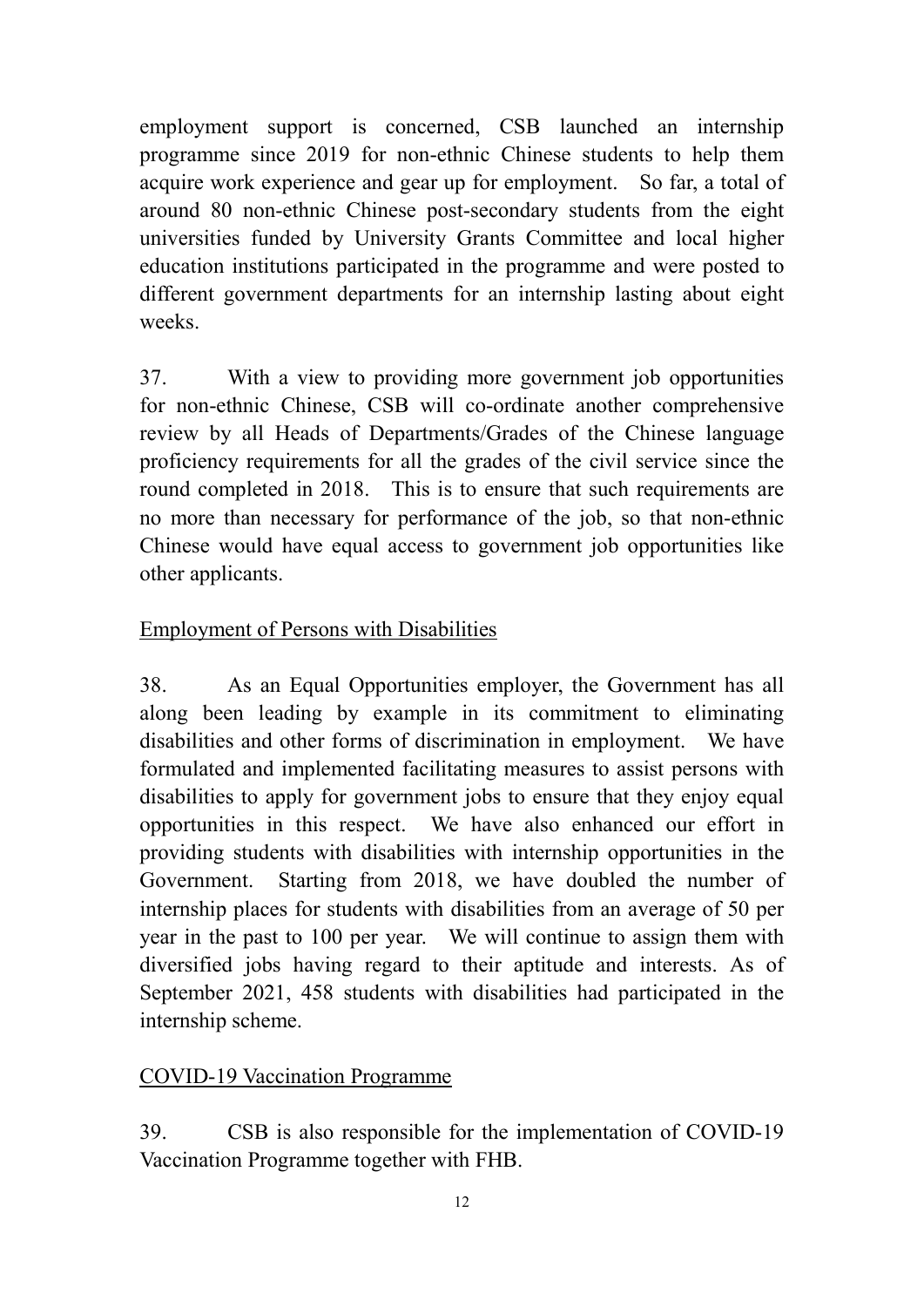40. The Government launched the territory-wide COVID-19 Vaccination Programme in February 2021 to provide to the eligible population the Sinovac and Comirnaty vaccines, which are safe, efficacious and meet quality requirements. Under the Programme, members of the public may get vaccinated through channels such as Community Vaccination Centres (CVCs), general outpatient clinics under the Hospital Authority, private clinics and outreach services, etc. As at 11 October, the Government has provided to the public around 8.83 million doses of COVID-19 vaccines. Around 4.54 million people have received the first dose, accounting for around 67.4% of the eligible population.

41. Hong Kong has procured sufficient vaccine doses for vaccination by the entire population. We will continue to press ahead with vaccination amongst target groups, particularly the elderly over 70 years of age to protect them from serious illness if they were infected and to build a community defence. In order to facilitate members of the public to get vaccinated, 21 CVCs will have their operations extended till end-2021. The same day ticket arrangement has also been extended to cover all eligible persons who want to receive vaccination. In view that the vaccination rate of elders is persistently low and growing at a slow rate, we strive to encourage and facilitate elders to get vaccination through different ways, such as organising health talks at shopping centres, housing estates and districts, with healthcare personnel answering enquiries from the elderly and their families and the provision of vaccination services on-site. Starting from 29 September, COVID-19 Vaccination Stations operated by medical organisations have been set up in three public hospitals under the Hospital Authority, namely Queen Mary Hospital, Queen Elizabeth Hospital and Tuen Mun Hospital to enable patients visiting the hospitals for follow-up appointments and visitors, in particular patients of specialist out-patient clinics, to receive the Comirnaty vaccine. We will set up more vaccination stations at public hospitals after the implementation of the pilot scheme. We will also continue to look into providing more channels for members of the public to get vaccinated.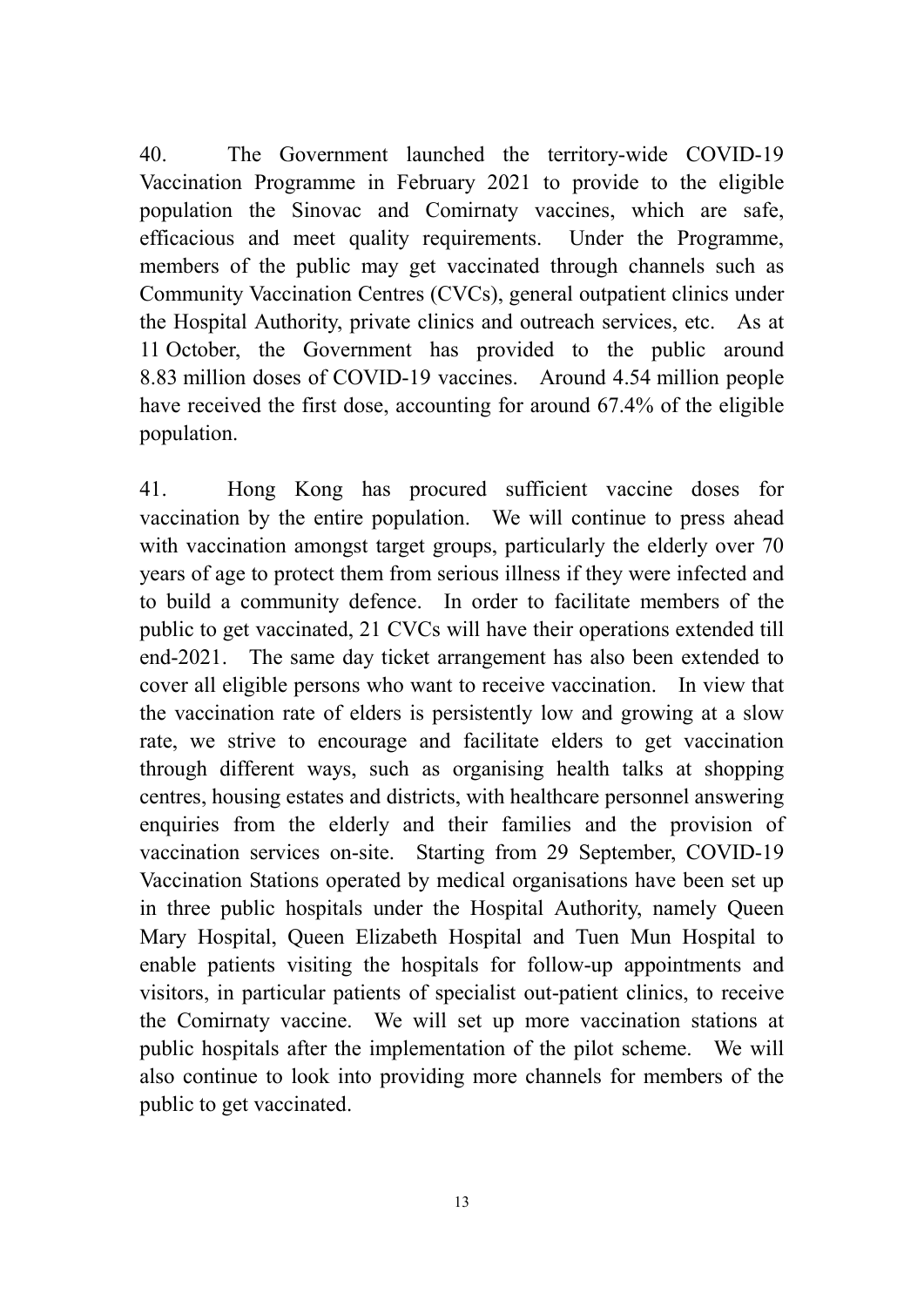42. Currently, the Sinovac vaccine has been approved by the Secretary for Food and Health for application on those aged 18 or above. Regarding the lowering of age limit for receiving the Sinovac vaccine, the Government will liaise with the vaccine manufacturer to review the data with a view to lowering the age limit.

#### *Vaccination of Government and Key Public Service Sector Employees*

43. To encourage government employees to get vaccinated as early as possible, the Government has been adopting appropriate arrangements for all government employees to get vaccinated during duty hours without taking leave. In addition, the Government launched the vaccination leave arrangement at the end of May 2021, offering government employees a day of vaccination leave for each vaccination dose received, so that they can have sufficient time to recuperate after getting vaccinated. Moreover, since the end of May 2021, the Government has adopted the vaccination in lieu of regular testing arrangement by phases. From 1 September 2021 onwards, save for those who are unfit to receive COVID-19 vaccination because of medical conditions supported by a medical certificate, all government employees who have not received their first dose of vaccine are required to take polymerase chain reaction-based nucleic acid tests (PCR tests) outside their working hours on a bi-weekly basis at their own expense. For government employees who are unfit to receive COVID-19 vaccination due to medical conditions supported by a valid medical certificate, they are still required to undergo PCR tests bi-weekly. Relevant bureaux/departments will allow these employees to undergo PCR tests where practicable, provided that departmental operations will not be affected, and will continue to fully fund their tests on a reimbursement basis. Making reference to the Government's experience, key public service sectors have implemented similar arrangements for their employees. Upon the implementation of the relevant measures, the COVID-19 vaccination rates among the employees of the Government and major public service sectors have increased significantly. As at early October 2021, the first dose take-up rates of the employees of the Government, Hospital Authority, residential care homes for the elderly, residential care homes for persons with disabilities, nursing homes and schoolshave all exceeded 90%.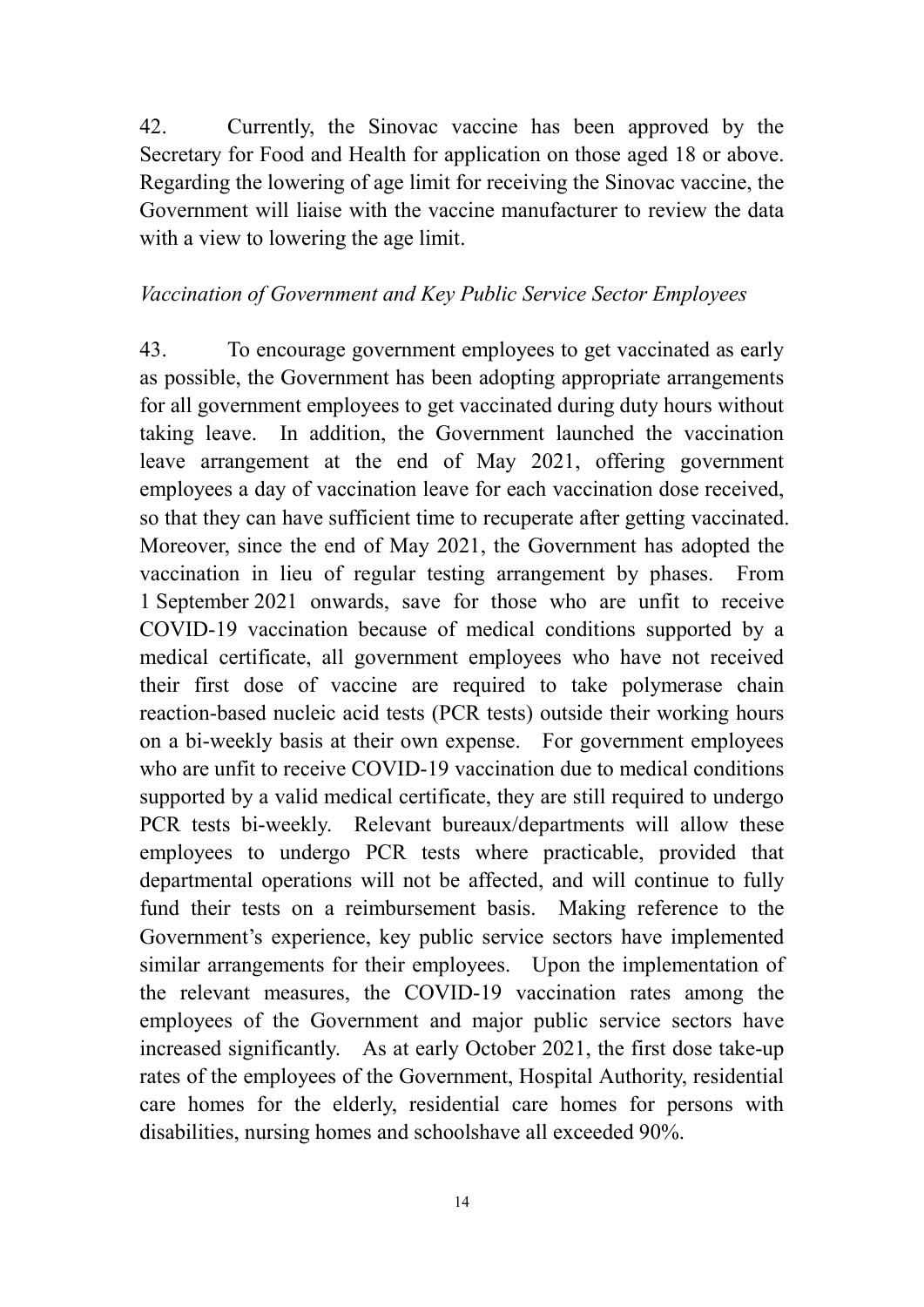44. The Government also appreciates the strong support of the business corporations and different sectors for the COVID-19 vaccination programme. Apart from organising various lucky draw campaigns to encourage members of the public to get vaccinated, numerous business organisations and district organisations (such as international business services companies, public utilities, property developers, financial services companies, mass communication companies, airlines, district organisations, etc.) have asked the Government to send outreach teams to provide vaccination for their employees. The Government strongly calls on the employers of various trades to actively promote the vaccination programme, including the administration of vaccine of all of their staff. Otherwise, they have to arrange self-paid testing service regularly and take similar arrangements. Through the increase of the vaccination rate of working population, "persons who are suitable for vaccination should get vaccinated" with a view to achieving the protection for themselves and for the community.

#### Job Creation Scheme

45. In order to relieve the unemployment situation caused by the epidemic and anti-epidemic measures, the Government has earmarked \$6.6 billion under the Anti-epidemic Fund last year to implement the Job Creation Scheme to create around 30 000 time-limited jobs in the public and private sectors within two years. Subsequently, in view of the impact of the epidemic on the labour market and the remarkable result of the first round of the Job Creation Scheme, the Government has earmarked an additional provision of \$6.6 billion in the 2021-22 year to launch the second round of Job Creation Scheme to create around 30 000 additional time-limited jobs.

46. As at end September 2021, around 31 000 jobs have already been created under the first round of the Job Creation Scheme and among them, more than 29 000 jobs have been filled. As for the second round of the Job Creation Scheme launched in the second quarter this year, around 24 000 jobs have been created up till now and 7 500 of them have been filled.